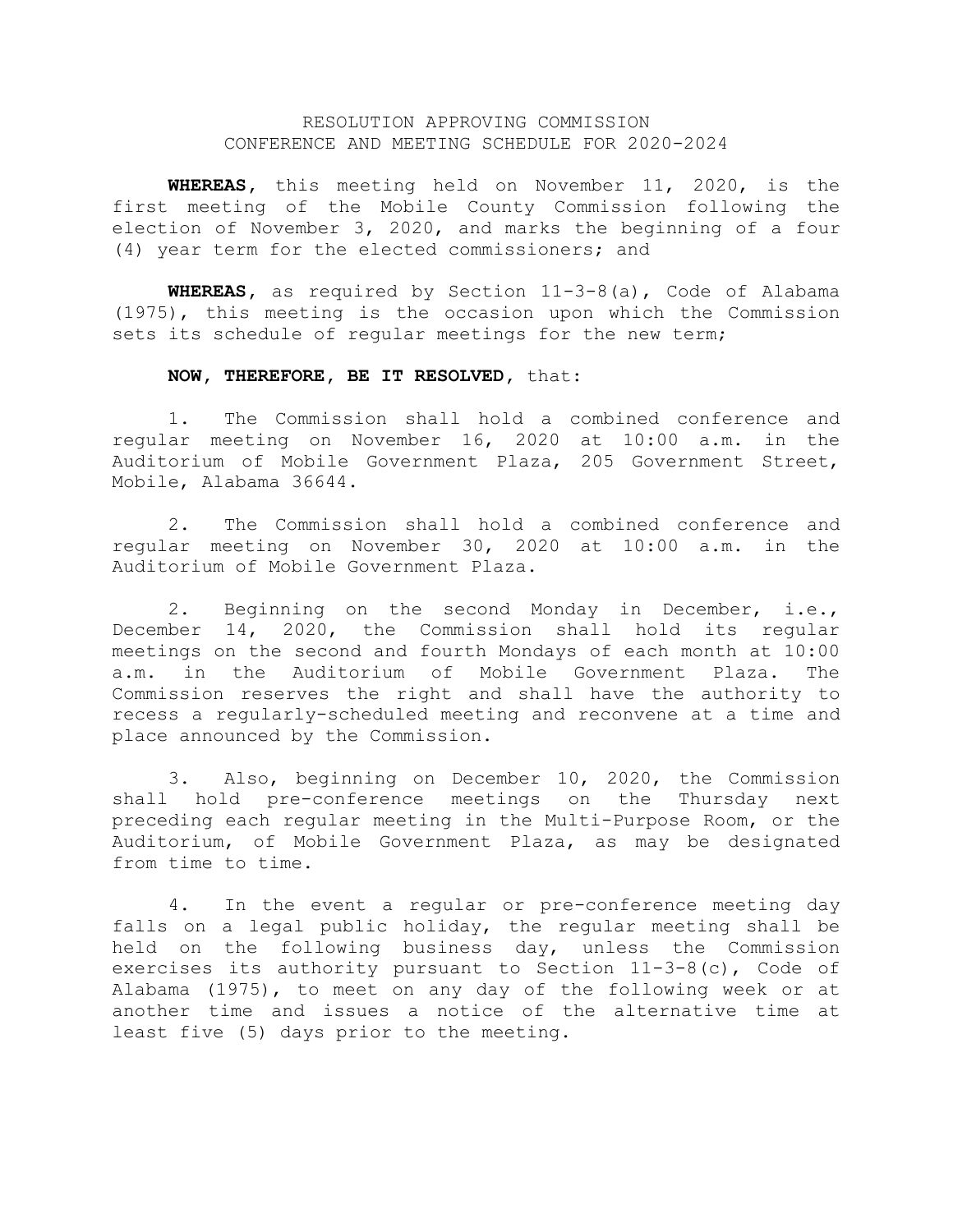## **MOBILE COUNTY COMMISSION CONFERENCE AND MEETING SCHEDULE NOVEMBER 2020 - OCTOBER 2024**

**ALL CONFERENCES AND MEETINGS AT 10:00 A.M. UNLESS NOTED**

|                                                             | <b>CONFERENCES</b>              | <b>MEETINGS</b>           |  |  |
|-------------------------------------------------------------|---------------------------------|---------------------------|--|--|
| November 2020                                               |                                 | $*16 - **30$              |  |  |
| December 2020                                               | $10 - *23$                      | $14 - 28$                 |  |  |
|                                                             |                                 |                           |  |  |
|                                                             | <b>CONFERENCES</b>              | <b>MEETINGS</b>           |  |  |
| January 2021                                                | $7 - 21$                        | $11 - 25$                 |  |  |
| February 2021                                               | $***4 - 18$ 8 - 22              |                           |  |  |
| CONFERENCE TIME FOR FEBRUARY $4^{TH}$ CHANGED TO 9:00 A.M.  |                                 |                           |  |  |
| March 2021                                                  | $4 - 18$                        | $8 - 22$                  |  |  |
| ****Special Meeting Approved for April 5, 2021 at 1:30 P.M. |                                 |                           |  |  |
| April 2021                                                  | $8 - 22$                        | $12 - 26$                 |  |  |
| May 2021                                                    | $6 - 20$                        | $10 - 24$                 |  |  |
| <b>June 2021</b>                                            | $10 - 24$ $14 - 28$             |                           |  |  |
| <b>July 2021</b>                                            | $8 - 22$                        | $12 - 26$                 |  |  |
| August 2021                                                 | $5 - 19$ 9 - ***23              |                           |  |  |
| Conference added for August 19, 2021                        |                                 |                           |  |  |
| Meeting (August $23^{rd}$ time $9:00$ A.M.)                 |                                 |                           |  |  |
|                                                             | ACCA Annual Convention 3rd Week |                           |  |  |
| September 2021                                              | $9 - 23$                        | $13 - 27$                 |  |  |
| October 2021                                                | $7 - 21$ ****12 - 25            |                           |  |  |
| November 2021                                               | $4 - 18$                        | $8 - 22$                  |  |  |
| December 2021                                               |                                 | $- *22$ $* *13 - * * *28$ |  |  |
| December 9th Conference Cancelled                           |                                 |                           |  |  |
| Combined Meeting Conference on December 13th                |                                 |                           |  |  |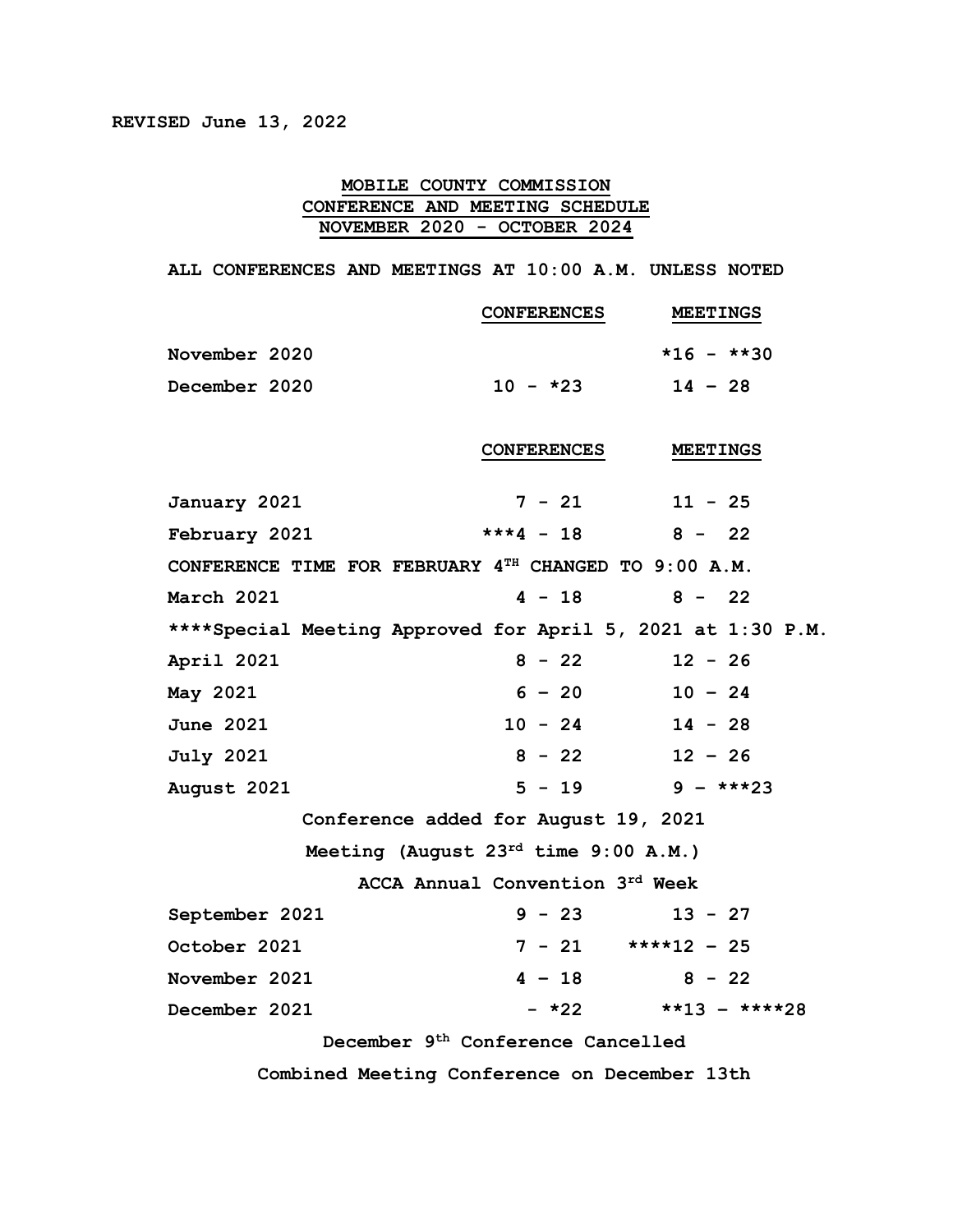|                                                           | <b>CONFERENCES</b>                                 | <b>MEETINGS</b> |  |  |  |
|-----------------------------------------------------------|----------------------------------------------------|-----------------|--|--|--|
| January 2022                                              | $6 - 20$ 10 $- 24$                                 |                 |  |  |  |
| February 2022                                             | $***10  ***24$                                     |                 |  |  |  |
| MEETING SCHEDULED FOR FEBRUARY 14, 2022 CANCELLED,        |                                                    |                 |  |  |  |
|                                                           | CONFERENCE ON FEBRUARY 10, 2022 WILL BE A COMBINED |                 |  |  |  |
| CONFERENCE AND MEETING; CONFERENCE AND MEETING CHANGED TO |                                                    |                 |  |  |  |
| THURSDAY, FEBRUARY 24, 2022, 10:00 A.M.                   |                                                    |                 |  |  |  |
| March 2022                                                | $10 - 24$                                          | $14 - 28$       |  |  |  |
| April 2022                                                | $7 - *21$ 11 -                                     |                 |  |  |  |
| MEETING SCHEDULED FOR APRIL 25, 2022 CANCELLED; COMBINED  |                                                    |                 |  |  |  |
| MEETING/CONFERENCE ON THURSDAY, APRIL 21, 2022            |                                                    |                 |  |  |  |
| May 2022                                                  | $5 - 19$                                           | $9 - 23$        |  |  |  |
| <b>June 2022</b>                                          | $9 - 23$                                           | $13 - 27$       |  |  |  |
| <b>July 2022</b>                                          | $7 - 21$                                           | $11 - 25$       |  |  |  |
| August 2022                                               | $4 - 18$ $8 - 22$                                  |                 |  |  |  |
| CONFERENCE ADDED FOR AUGUST 18, 2022                      |                                                    |                 |  |  |  |
| September 2022                                            | $8 - 22$                                           | $12 - 26$       |  |  |  |
| October 2022                                              | $6 - 20$ ****11 - 24                               |                 |  |  |  |
| November 2022                                             | $10 - *23$                                         | $14 - 28$       |  |  |  |
| December 2022                                             | $8 - 22$                                           | $12 - ***27$    |  |  |  |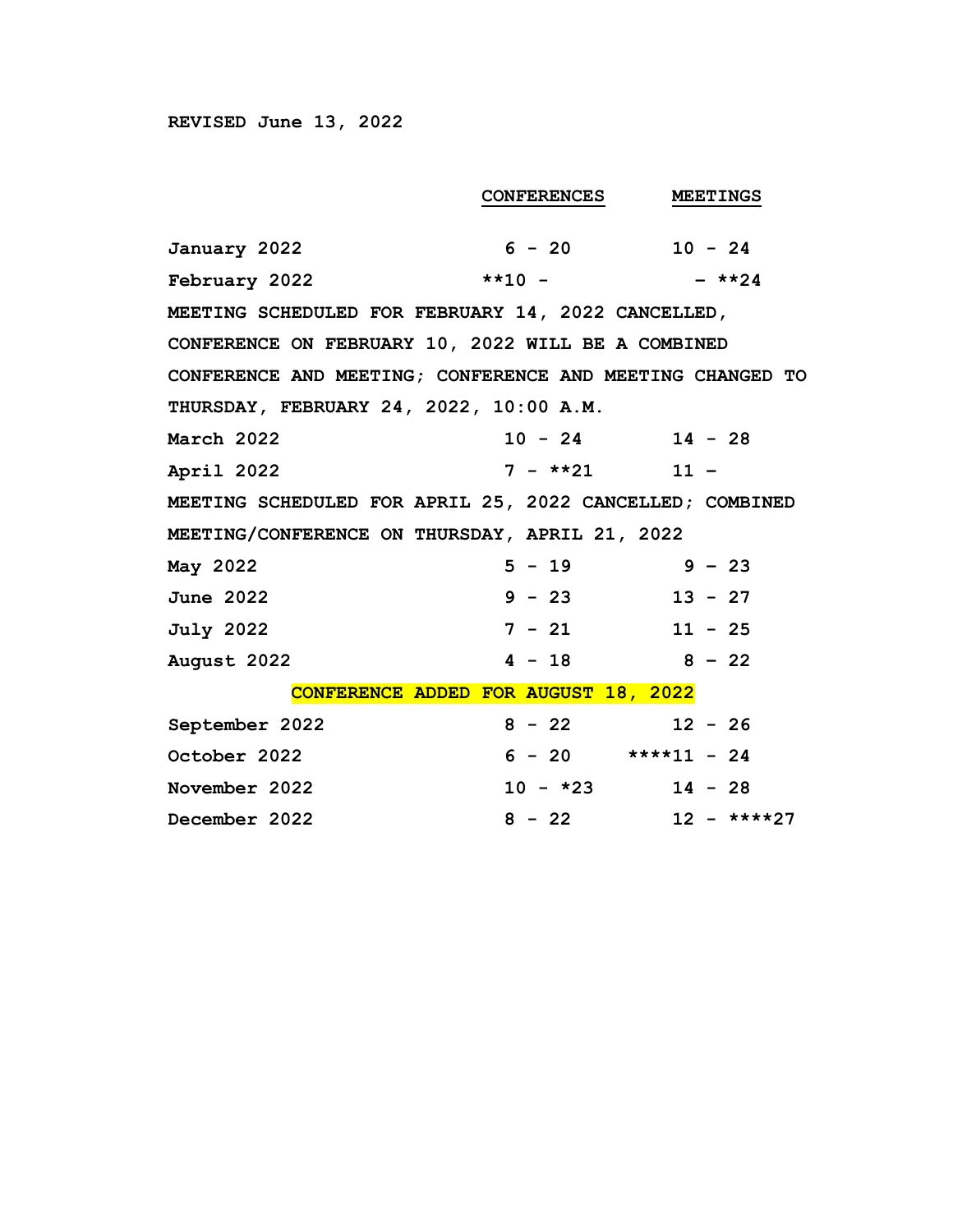|                  | <b>CONFERENCES</b> | <b>MEETINGS</b>      |
|------------------|--------------------|----------------------|
|                  |                    |                      |
| January 2023     | $5 - 19$           | $9 - 23$             |
| February 2023    | $9 - 23$           | $13 - 27$            |
| March 2023       | $9 - 23$           | $13 - 27$            |
| April 2023       | $6 - 20$           | $10 - 24$            |
| May 2023         | $4 - 18$           | $8 - 22$             |
| <b>June 2023</b> | $8 - 22$           | $12 - 26$            |
| <b>July 2023</b> | $6 - 20$           | $10 - 24$            |
| August 2023      | $10 - 24$          | $14 - 28$            |
| September 2023   | $7 - 21$           | $11 - 25$            |
| October 2023     |                    | $5 - 19$ ****10 - 23 |
| November 2023    | $9 - *22$          | $13 - 27$            |
| December 2023    | $7 -$              | $11 - **21$          |